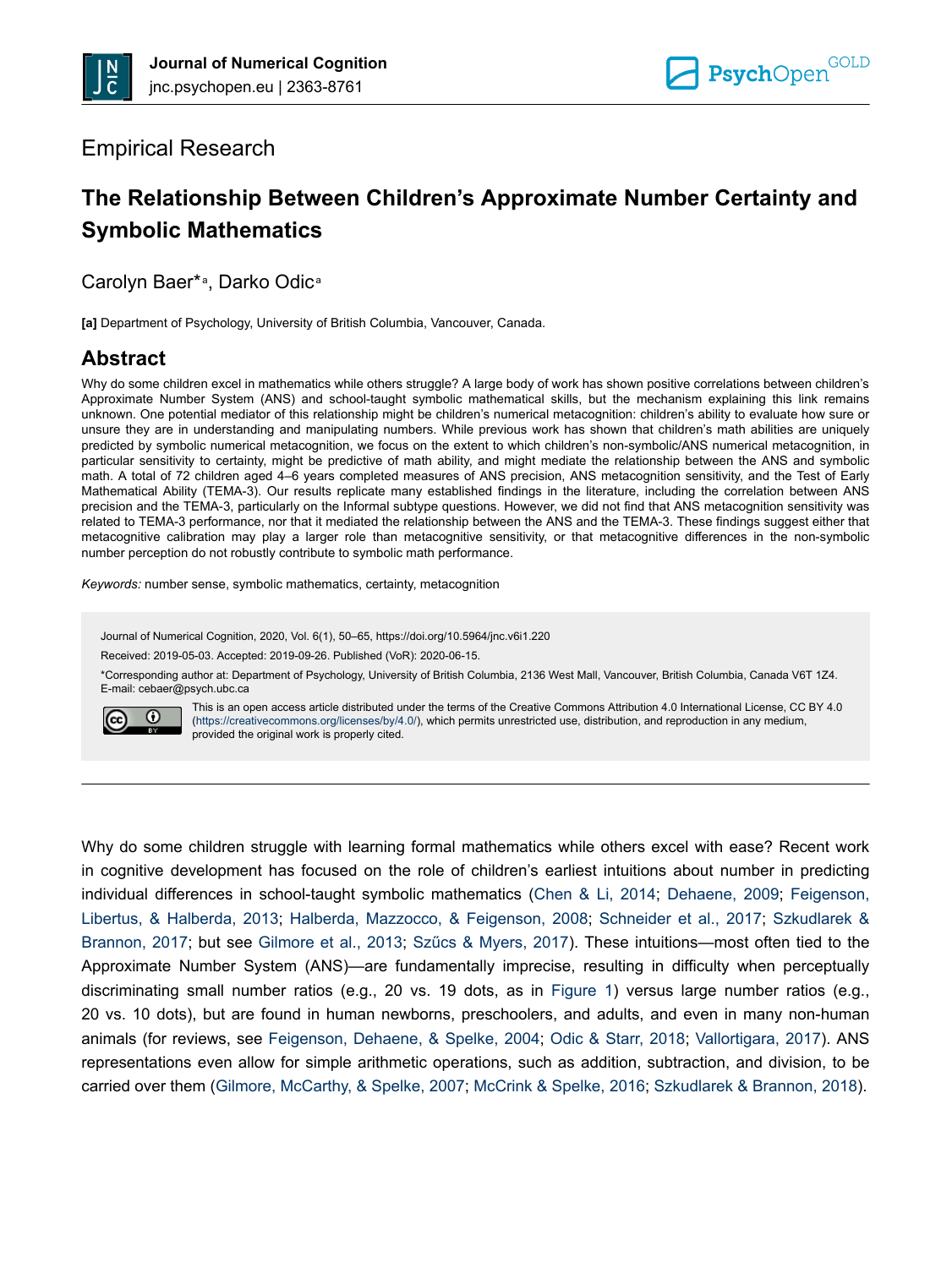An emerging body of work suggests that individual differences in ANS precision—the smallest ratio that observers can reliably discriminate without counting—predict scores on standardized and non-standardized math assessments in both children and adults ([Chen & Li, 2014](#page-12-0); [Dehaene, 2009](#page-12-0); [Feigenson et al., 2013](#page-12-0); [Halberda et al., 2008;](#page-13-0) [Schneider et al., 2017; Szkudlarek & Brannon, 2017\)](#page-14-0). While these results have frequently been a topic of fierce debate (e.g., [Gilmore et al., 2013;](#page-12-0) [Lindskog & Winman, 2016](#page-13-0); [Sasanguie, Defever,](#page-14-0) [Maertens, & Reynvoet, 2014;](#page-14-0) [Szűcs & Myers, 2017\)](#page-15-0), ANS precision has been shown to predict mathematics ability concurrently ([Libertus, Feigenson, & Halberda, 2011](#page-13-0); [Libertus, Odic, & Halberda, 2012](#page-13-0)), retrospectively [\(Halberda et al., 2008](#page-13-0)), and predictively [\(Starr, Libertus, & Brannon, 2013](#page-14-0)). These correlations also hold even when controlling for dozens of other possible variables, including intelligence, working memory, vocabulary, and speed of processing ([Feigenson et al., 2013;](#page-12-0) [Halberda et al., 2008](#page-13-0)) and predict math-specific learning deficits [\(Mazzocco, Feigenson, & Halberda, 2011;](#page-13-0) [Piazza et al., 2010](#page-14-0)). Indeed, two separate meta-analyses have confirmed a reliable but small effect between the ANS and symbolic mathematics [\(Chen & Li, 2014](#page-12-0); [Schneider](#page-14-0) [et al., 2017\)](#page-14-0). Recently, several labs have shown that temporary manipulations of the ANS—whether through short-term or long-term training—have carryover effects to symbolic math scores, but not to other domains [\(Hyde, Khanum, & Spelke, 2014](#page-13-0); [Park & Brannon, 2013](#page-14-0), [2014](#page-14-0); [Wang, Odic, Halberda, & Feigenson, 2016](#page-15-0)), though other studies have failed to find such carry-over effects [\(Lindskog & Winman, 2016](#page-13-0); [Merkley, Matejko, &](#page-13-0) [Ansari, 2017](#page-13-0); [Szűcs & Myers, 2017](#page-15-0)).

What mechanisms might explain the observed relationship between ANS precision and symbolic mathematics? Classically, researchers have focused on the role that the ANS might play in helping children acquire early meanings for number words (e.g., [Shusterman, Slusser, Halberda, & Odic, 2016\)](#page-14-0), or on the role the ANS might play in helping children roughly estimate the range of possible answers on simple math problems (e.g., [Feigenson et al., 2013](#page-12-0)). More recently, researchers have pointed to a potentially key link between mathematical reasoning and numerical metacognition: the ability to decide how *confident* or *certain* observers are in their number representations ([Bellon, Fias, & De Smedt, 2019\)](#page-12-0). This could also apply to the ANS because the ANS generates not only an estimate for which of two collections of dots is more numerous, but also generates a confidence signal corresponding to the uncertainty of this decision [\(Halberda & Odic, 2014](#page-13-0); [Vo, Li, Kornell,](#page-15-0) [Pouget, & Cantlon, 2014\)](#page-15-0). For example, after answering a simple number discrimination problem, children as young as five can appropriately bet on whether they answered correctly or incorrectly [\(Vo et al., 2014](#page-15-0)). Similarly, when given a choice of two number discrimination trials—one which children should be very certain on, and one that they should be less certain of—children as young as five can correctly select the trial they are more certain of getting correct [\(Baer, Gill, & Odic, 2018;](#page-12-0) [Baer & Odic, 2019\)](#page-12-0). Importantly, individual differences in children's ability to detect differences in certainty are at least partly independent of ANS precision itself and may constitute a kind of domain-general currency of perceptual confidence that can be used across many different domains ([Baer et al., 2018;](#page-12-0) [Baer & Odic, 2019](#page-12-0); see also [De Gardelle, Le Corre, & Mamassian, 2016](#page-12-0); [De Gardelle & Mamassian, 2014\)](#page-12-0).

Research on symbolic mathematics has also examined the role of children's numerical metacognition in accounting for individual differences on various math tasks (e.g., [Bellon et al., 2019;](#page-12-0) [Rinne & Mazzocco, 2014;](#page-14-0) [Vo](#page-15-0) [et al., 2014\)](#page-15-0). Symbolic number metacognition is often theorized to help children identify appropriate strategies for the task at hand, evaluate how much time they should invest in specific problems, and assess whether they are likely to have answered a problem correctly or incorrectly ([Bellon et al., 2019](#page-12-0); [Rinne & Mazzocco,](#page-14-0) [2014](#page-14-0)). For example, [Bellon et al. \(2019\)](#page-12-0) demonstrated that individual differences in 7-year-olds' numerical metacognition significantly and uniquely predicts the speed and accuracy of solving addition problems, even

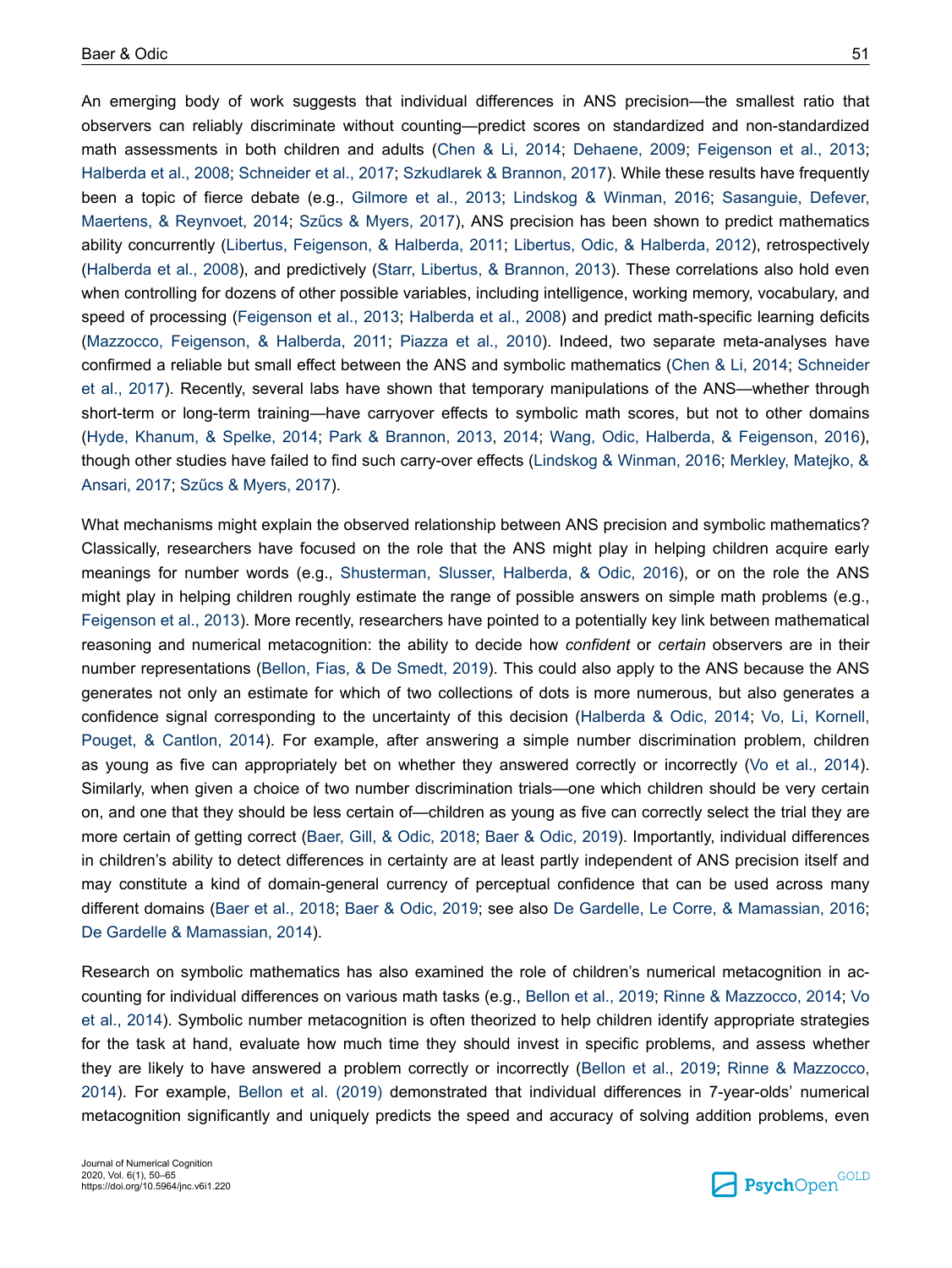beyond the contributions of IQ, executive function, and domain-general metacognitive abilities (e.g., knowledge of optimal memory strategies).

If individual differences in symbolic mathematics are uniquely predicted by numerical metacognition, and if the ANS generates an approximate numerical confidence signal, then one possible explanation for the correlation between these two abilities may be that individual differences in metacognitive sensitivity *mediate* the relationship between the ANS and symbolic math. Indeed, one previous finding suggests that individual differences in ANS metacognition correlate with a standardized symbolic math test (the Test of Early Mathematical Ability [TEMA-3]) which has also previously been shown to robustly correlate with ANS precision [\(Vo et al., 2014](#page-15-0)). However, this previous work did not concurrently measure individual differences in ANS precision, leaving open the possibility that ANS metacognition contributes to symbolic mathematics *independently* of the ANS itself, or that the observed correlation between the ANS and symbolic math may be entirely explained by the correlation between ANS precision and ANS metacognition.

The existing work relating symbolic and non-symbolic numerical metacognition to math to date has also relied on measures of metacognitive *calibration*: how well children's internal certainty states match their actual accuracy. However, it is well known that measures of calibration combine metacognitive *sensitivity* (how well children can discriminate between their own certainty states, also referred to as metacognitive *resolution* or *precision*) and metacognitive *bias* (a general tendency to over/under-estimate certainty), two distinct components of metacognitive ability (for discussion, see [Nelson, 1984](#page-14-0)). One possibility not yet considered in the literature is that these components of metacognition may have different relationships with numerical and/or mathematical reasoning (see [Winman, Juslin, Lindskog, Nilsson, & Kerimi, 2014](#page-15-0)). For instance, it may be more important for children to be well-attuned to their own certainty (sensitivity) than it is for children to be able to accurately report their certainty (bias), or vice versa.

One strategy to separate metacognitive sensitivity from metacognitive bias is to use statistics largely drawn from Signal Detection Theory (e.g., gamma, [Nelson, 1984](#page-14-0); A'ROC, [Vo et al., 2014;](#page-15-0) *d*', [Maniscalco & Lau, 2012](#page-13-0); [Salles, Ais, Semelman, Sigman, & Calero, 2016](#page-14-0)), though these measures are not as effective if children do not report both high and low certainty with relatively equal frequency (a common occurrence given children's documented overconfidence in many tasks, including number reasoning, [Destan & Roebers, 2015;](#page-12-0) [Nelson, 1984](#page-14-0); [Vo et al., 2014\)](#page-15-0). Another strategy, which we adopt here, is to *experimentally* isolate metacognitive sensitivity by asking children to compare their certainty between two trials, rather than reporting their certainty in a single trial (see [Nelson, 1984](#page-14-0); [Nelson & Narens, 1980](#page-14-0)). These "relative" metacognitive assessments have been used in memory and perception research for several decades, ([Barthelmé & Mamassian, 2009](#page-12-0); [Butterfield, Nelson, &](#page-12-0) [Peck, 1988](#page-12-0); [De Gardelle & Mamassian, 2014](#page-12-0); [Lipowski, Merriman, & Dunlosky, 2013\)](#page-13-0), and have recently been shown to be appropriate for measuring children's ANS metacognitive sensitivity separately from their calibration abilities [\(Baer et al., 2018; Baer & Odic, 2019](#page-12-0)).

Here, we sought to replicate and extend the existing work on the relationship between ANS metacognition and symbolic mathematics by concurrently measuring individual differences in three abilities [\(Figure 1](#page-4-0)): 1) ANS precision, measured through a classic assessment asking children to report the more numerous of two arrays of dots ([Halberda & Feigenson, 2008](#page-13-0)); 2) ANS metacognitive sensitivity, measured through a relative confidence task in which children decide which of two available trials they are more certain of getting right [\(Baer et al.,](#page-12-0) [2018](#page-12-0); [Baer & Odic, 2019](#page-12-0)); and 3) the Test of Early Mathematics 3<sup>rd</sup> Edition (TEMA-3, [Ginsburg & Baroody,](#page-13-0)

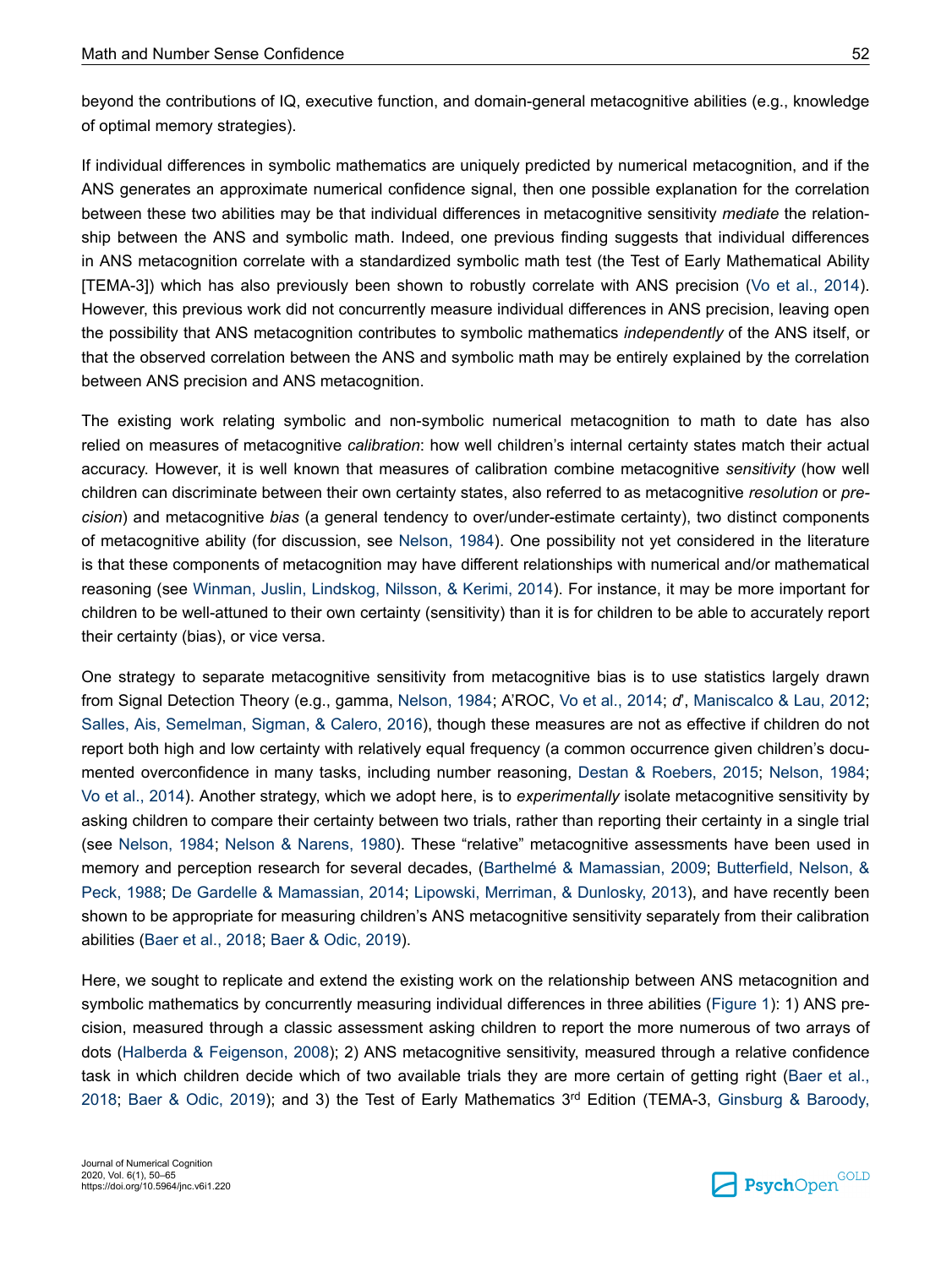[2003](#page-13-0)), an age-standardized measure of symbolic mathematics ability appropriate for preschool-aged children. Beyond seeking to replicate the previously documented relationship between ANS precision and the TEMA-3, we also tested whether this relationship might be mediated by individual differences in ANS metacognition sensitivity. Furthermore, because previous work has shown that ANS precision selectively predicts the *informal* scale of the TEMA-3 (e.g., children's counting and basic arithmetic skills), over the *formal* scale (e.g., more advanced abilities such as word problems; [Libertus, Feigenson, & Halberda, 2013\)](#page-13-0) our secondary goal was to test whether ANS metacognition contributes separately to formal vs. informal components of the TEMA-3.

### **Method**

### **Participants**

A total of 72 four- to six-year-olds participated in the study ( $M = 5$ ; 5 [years;months], range = 4;0 – 6;11, 25 4-year-olds, 26 5-year-olds, 21 6-year-olds, 38 girls). Two additional children were excluded for not completing the TEMA-3. We aimed to test 60 participants (roughly 20 per age group); additional participants are the result of a change in procedure to include rewards for accuracy, which we decided to include in the final sample for add[i](#page-11-0)tional power<sup>i</sup>. All children were tested in a sound-attenuated room in the Centre for Cognitive Development at the University of British Columbia, Vancouver, Canada.

On average, parents reported that children in this sample heard English about 83% of the time (*SD* = 19%, range = 30% – 100%, data available for 71 of 72 children); the most common second languages were French (23% of the sample), Mandarin (18%), and Cantonese (17%, all others < 10%). Children's ethnicities were predominantly Caucasian (24 of 58 reported), East and Southeast Asian (18) or Mixed (13, all others < 10%). Maternal education (a proxy for socio-economic status) was mostly at the University level (1 Primary school, 3 High School, 8 College/Trade School, 26 Undergraduate, 10 Master's, 3 Doctoral, and 8 Professional Degrees such as Law or Medicine, data unavailable for the remaining 13 children). We did not ask parents to report the grade level of their child, but we estimate based on their birthdays that 10 were in grade 1, 27 were in kindergarten, and the remaining 35 were in preschool or in-home care at the time of testing.

### **Materials and Procedures**

The study consisted of three tasks in a set order: 1) the ANS Discrimination Task; 2) the Relative ANS Metacognition Task; and 3) the TEMA-3. The ANS Discrimination Task and the Relative ANS Metacognition Task were both presented using an 11.3" Apple Air laptop computer using custom-made scripts in Psychtoolbox-3 ([Brainard, 1997\)](#page-12-0). These scripts are freely available online see the [Supplementary Materials](#page-11-0) section. The TEMA-3 was subsequently administered by the researcher in the same room and followed the standardized testing guidelines set by the test. After completing the TEMA-3, children would "trade in" coins they earned during the study in exchange for a small prize (a book, stuffed animal, or shirt) and a diploma as a present for their participation (all children were given the same choice of prizes no matter how many coins they accrued).

#### **ANS Discrimination Task**

To measure the precision of each child's intuitive sense of number, we used a 30-trial dot comparison task used widely in the literature on the ANS [\(Halberda et al., 2008](#page-13-0); [Odic & Starr, 2018\)](#page-14-0). Each trial consisted of a group of yellow dots on the left side of the screen and a group of blue dots on the right (see [Figure 1](#page-4-0)) presented

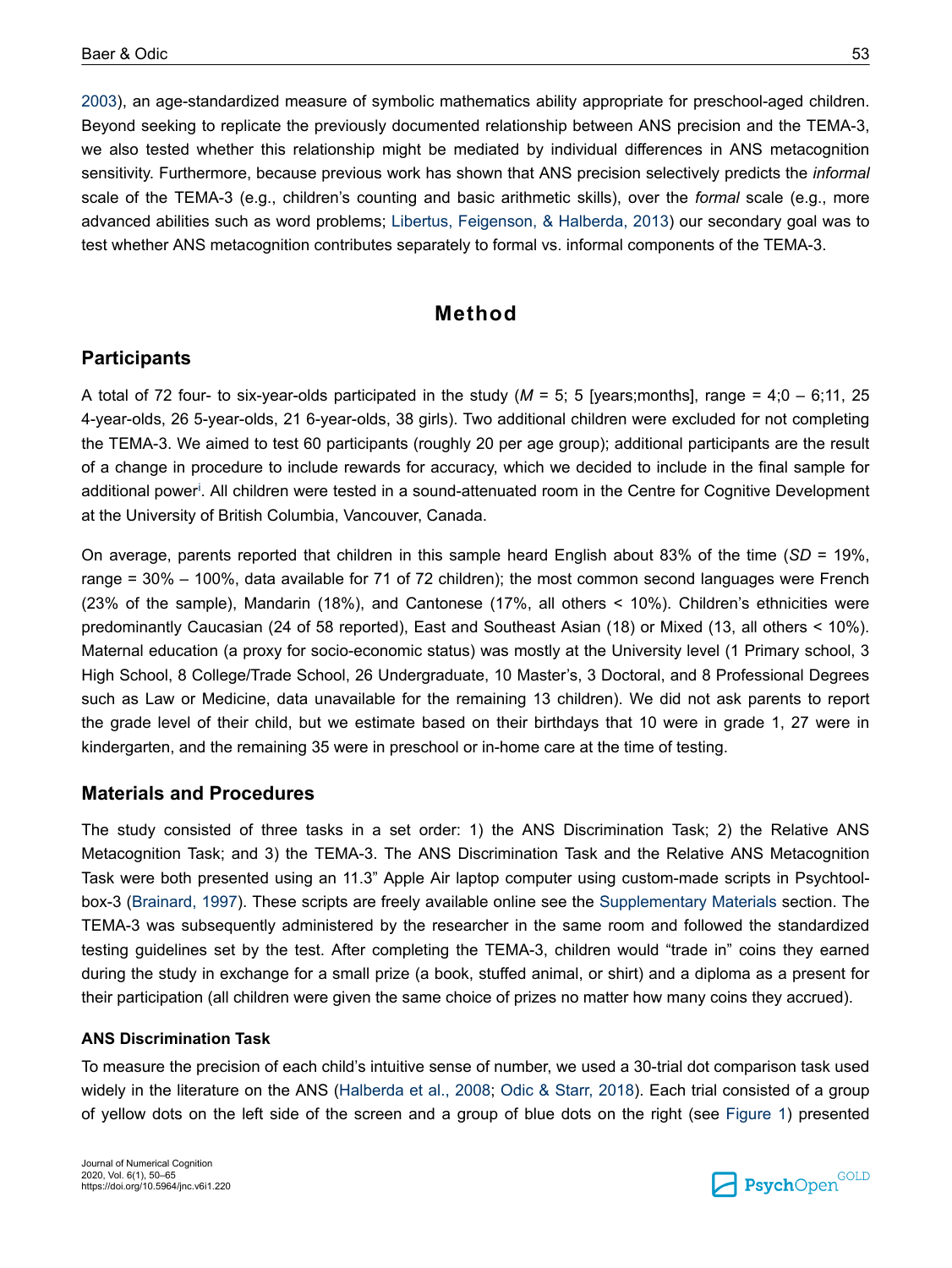<span id="page-4-0"></span>for 1,200 ms, and children were subsequently asked to select the group that has more dots without counting. Dot area varied randomly in between 0.35° and 1.82° visual angle, measured at a viewing distance of 40 cm (though we did not restrict children's viewing distance, we estimate that most children sat about this distance from the monitor). The rectangle within which the dots were drawn subtended approximately 10.1°  $\times$  20.9° visual angle. The cumulative area and density of the dots was controlled for across trials; on half the trials the cumulative area and density was Congruent with the side that had more dots (e.g., if the left side had twice as many dots, it also had twice the cumulative area), and on the other half the cumulative area and density was Incongruent with the side that had more dots (e.g., if the left side had twice as many dots, it also had half the cumulative area). To vary difficulty and draw out individual variability associated with the precision of children's ANS, we presented 5 numerical ratios: 1.13 (e.g., 8 yellow dots and 9 blue dots), 1.33, 1.5, 2.0, and 3.0. Children received pre-recorded accurate positive or negative feedback from the computer (e.g., "That's right!" or "Oh, that's not right!") to motivate children to complete as many trials as possible, and children were rewarded with a coin in their cup for each correct answer. Occasionally, the experimenter would give feedback to encourage the child to stay engaged in the task (e.g., "That's okay, let's do another one!"). To avoid the influence of motor development on the results, children either verbally identified or pointed to the set with more dots, while the experimenter pushed a corresponding button to indicate their answer. Spearman-Brown split-half corrected reliability for this task was .65.

a. Number Discrimination Trials







*Figure 1.* Sample stimuli used in the study.

*Note.* In the Number Discrimination Task (Section a), children indicated which color had more dots. In the Relative Approximate Number System Metacognition Task (Section b), children selected the question they expected to answer correctly, then answered only that question.

### **Relative ANS Metacognition Task**

This task was modeled after existing work in adults (e.g., [Barthelmé & Mamassian, 2009](#page-12-0); [De Gardelle et al.,](#page-12-0) [2016](#page-12-0); [De Gardelle & Mamassian, 2014\)](#page-12-0) and children (e.g., [Baer et al., 2018](#page-12-0); [Butterfield et al., 1988;](#page-12-0) [Lipowski](#page-13-0) [et al., 2013\)](#page-13-0), which measures individual differences in metacognitive sensitivity. To experimentally isolate metacognitive sensitivity from other components of metacognition, including calibration/bias, children are not

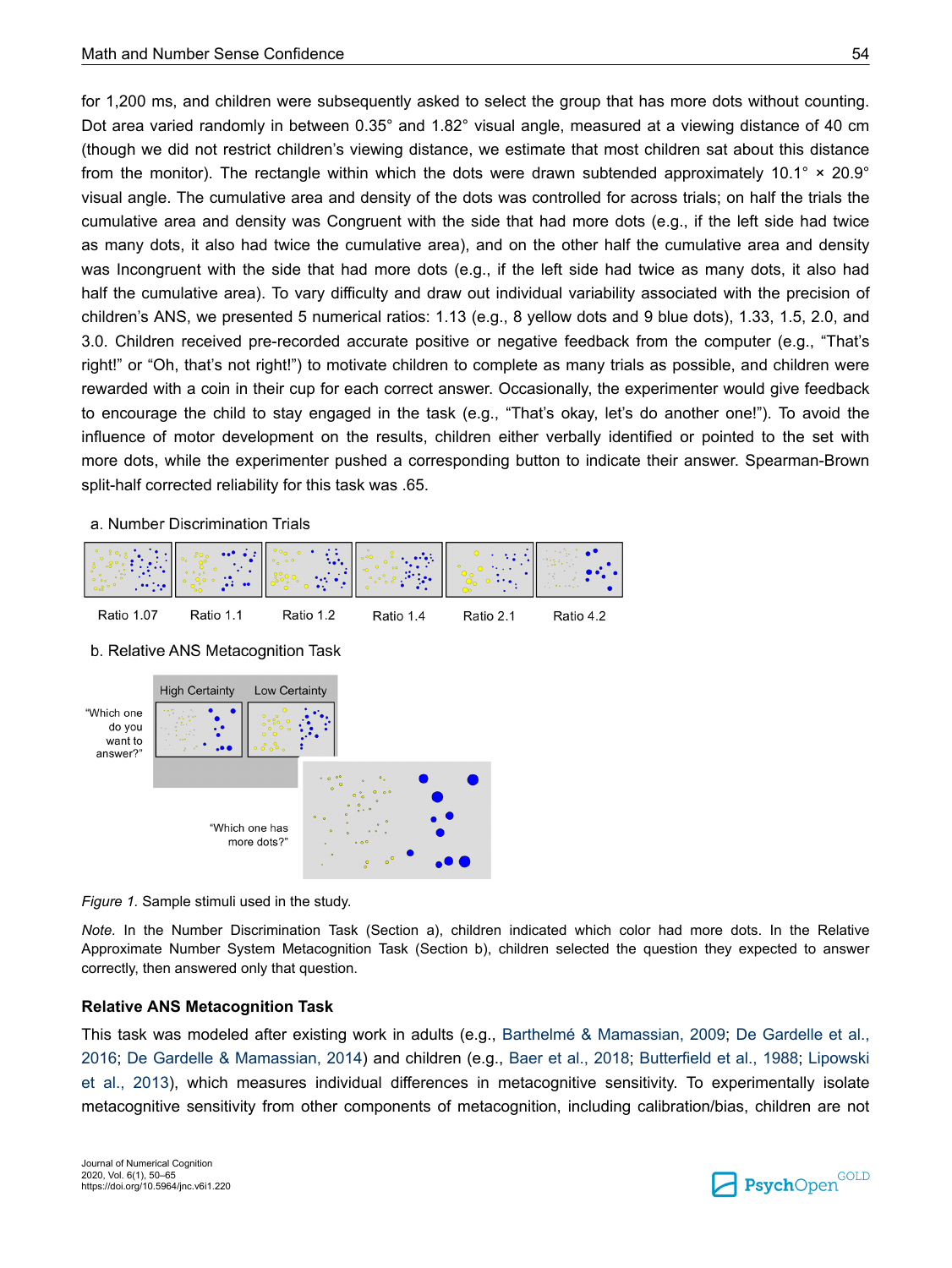asked to provide a report of their confidence in a single item, but rather select one of two items that they feel more confident in answering (for discussion, see [Nelson, 1984](#page-14-0)). This task logic stems from Signal Detection Theory, and is also the origin of the ANS Discrimination Task we use (we can isolate numerical reasoning from under-estimation biases or a lack of knowledge of number words by asking children to indicate which of two sets is more numerous). Previous work has shown that this paradigm reliably measures individual differences in certainty sensitivity (the smallest difference in certainty that children can identify) while alleviating issues with over- or under-confidence; since children are always selecting the trial they are *more* certain in, their general tendency to be over- or under-confident across the board does not impact performance on the task (see [Baer](#page-12-0) [et al., 2018\)](#page-12-0).

In each of 30 trials, children were shown two screenshots of dot comparison trials (as in the ANS Discrimination Task described above, except that each screenshot subtended approximately 5.87° by 9.38° visual angle) that varied in numerical ratio, and were asked to select one question to answer (see [Figure 1\)](#page-4-0). Children would verbally identify or point toward the side containing the trial that they wished to attempt. Given previous work [\(Baer et al., 2018;](#page-12-0) [Baer & Odic, 2019\)](#page-12-0) and the coin reward structure, we expected children to be motivated to choose the higher certainty (i.e., easier) of the two dot comparison questions. Afterwards, the trial children identified would zoom in and cover the entire screen, and children would be asked to identify which set—the blue or the yellow—had more dots, in the identical manner to the ANS Discrimination Task above. Children received no feedback for their trial choice (i.e., the metacognitive part of the task), but did receive pre-recorded positive and negative feedback from the computer for the dot comparison trial they chose and would receive a coin if they answered the selected trial correctly. As in the ANS Discrimination Task, the experimenter would occasionally give feedback to encourage the child to stay engaged in the task (e.g., "That's okay, let's do another one!").

To measure which children were better able to distinguish smaller and smaller differences in their certainty, we varied the difference between the two presented trials by controlling their "metaratio" (i.e., the ratio of the ratios for the two presented dot comparison trials). On each trial, children were presented with one of five metaratios: 1.1 (e.g., ratio 1.33 vs. ratio 1.2), 1.25, 1.5, 2.0, and 4.0. While the large metaratios, such as 4.0, present children with an extremely easy versus an extremely difficult trial, the smaller metaratios, such as 1.1, present children with two trials that are both intermediately difficult and that could only be differentiated if children are representing certainty at a very narrow grain. Spearman-Brown split-half corrected reliability for this task was .55. The dependent variable in this task was accuracy in choosing the easier (larger) ratio.

#### **TEMA-3**

To assess children's math skills, all children received Form A of the TEMA-3 ([Ginsburg & Baroody, 2003\)](#page-13-0), which has been commonly used to examine the relationship between the ANS and math performance (e.g., [Halberda](#page-13-0) [et al., 2008;](#page-13-0) [Libertus et al., 2013;](#page-13-0) [Vo et al., 2014](#page-15-0)). The TEMA-3 is a standardized test of mathematics ability normed for children age 3–8 years that is administered verbally by the experimenter with simple materials like tokens or flashcards. Following the standardized guidelines for the TEMA-3, the experimenter would begin the test at an age-normed question and proceed to ask harder and harder questions until the child hit a ceiling level of performance; subsequently, the experimenter would ask easier questions until the child hit the base level. Raw scores on the test were converted to an age-normalized score centered at 100. In addition, we calculated two subscale scores: Informal Score, which includes basic counting skills, number comparisons using spoken words or objects, and informal calculation using objects; and the Formal Score, which relies on concepts that

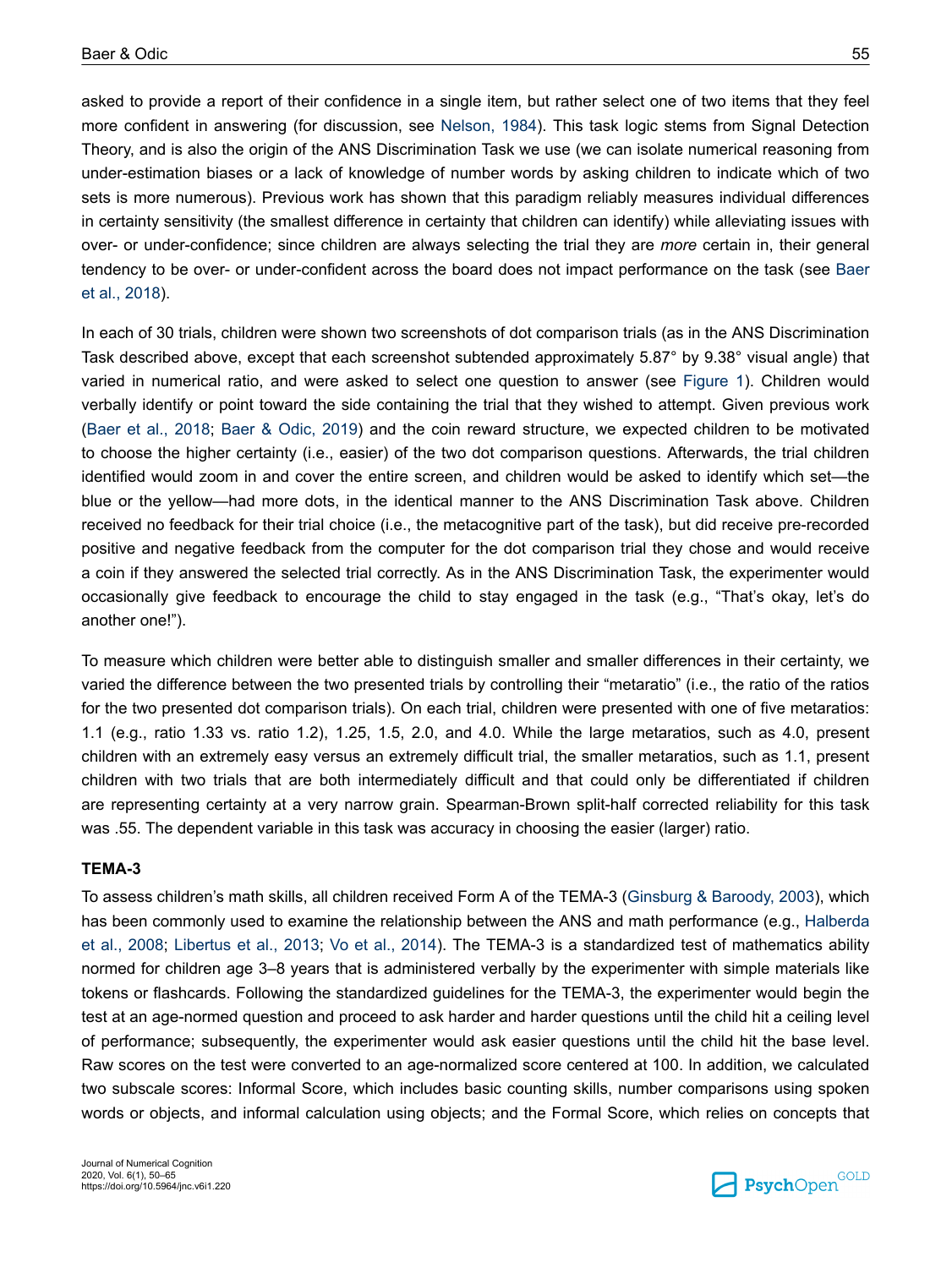<span id="page-6-0"></span>are typically only learned through schooling, such as reading and writing numbers, memorized facts about common calculations, and solving written equations. Because no age norms exist for these subscales, we report the average number of questions correctly solved by the child; all analyses involving Informal and Formal scores instead statistically control for age.

### **Results**

### **ANS Discrimination Task**

Consistent with past work on children's developing sense of number [\(Halberda & Feigenson, 2008](#page-13-0); [Odic,](#page-14-0) [2018](#page-14-0)), children chose the more numerous side 81% of the time in the ANS Discrimination Task (*SD* = 11%), significantly above chance of 50%, one sample  $t(71) = 24.91$ ,  $p < .001$ ,  $d = 2.94$ . Children's choices were not impacted by the congruency between the cumulative area and density of the dots (Congruent:  $M = 81\%$ , *SD* = 12%, Incongruent: *M* = 81%, *SD* = 13%, paired *t*(71) = 0.47, *p* = .638), suggesting that children did not reliably use the non-numeric cues in this task; all future analyses collapse across these two trial types. A Greenhouse-Geisser corrected repeated-measures analysis of covariance (ANCOVA) with Ratio as the independent variable (IV) and Age as a covariate showed that accuracy on this task was ratio-dependent, *F*(3.31, 231.98) = 35.23,  $p < .001$ ,  $\eta_p^2$  = .34 (see Figure 2a), and that children were more accurate with age,  $F(1, 70)$  = 17.65,  $p < .001$ ,  $n_p^2 = .20$ . There was no interaction between age and ratio,  $F(3.31, 231.98) = 1.59$ ,  $p = .187$ ,  $\eta_{\rm p}^2$  = .02. These results replicate a large body of work on developing non-symbolic number representations, including its ratio-dependency and developmental trajectory (for reviews, see [Odic & Starr, 2018](#page-14-0); [Szkudlarek &](#page-14-0) [Brannon, 2017\)](#page-14-0).



*Figure 2.* Accuracy at each ratio on the Number Discrimination Task, and at each metaratio on the Relative Approximate Number System Metacognition Task.

*Note.* Ages are binned for presentation, but treated continuously in our analyses. Error bars represent 1 *SE*.

### **Relative ANS Metacognition Task**

In the Relative ANS Metacognition Task, children chose the easier question 56% of the time (*SD* = 14%), a rate significantly higher than chance of 50%, *t*(71) = 3.88, *p* < .001, *d* = 0.46. This is consistent with past work using this paradigm and suggests that children chose the trial they were more confident in answering correctly.

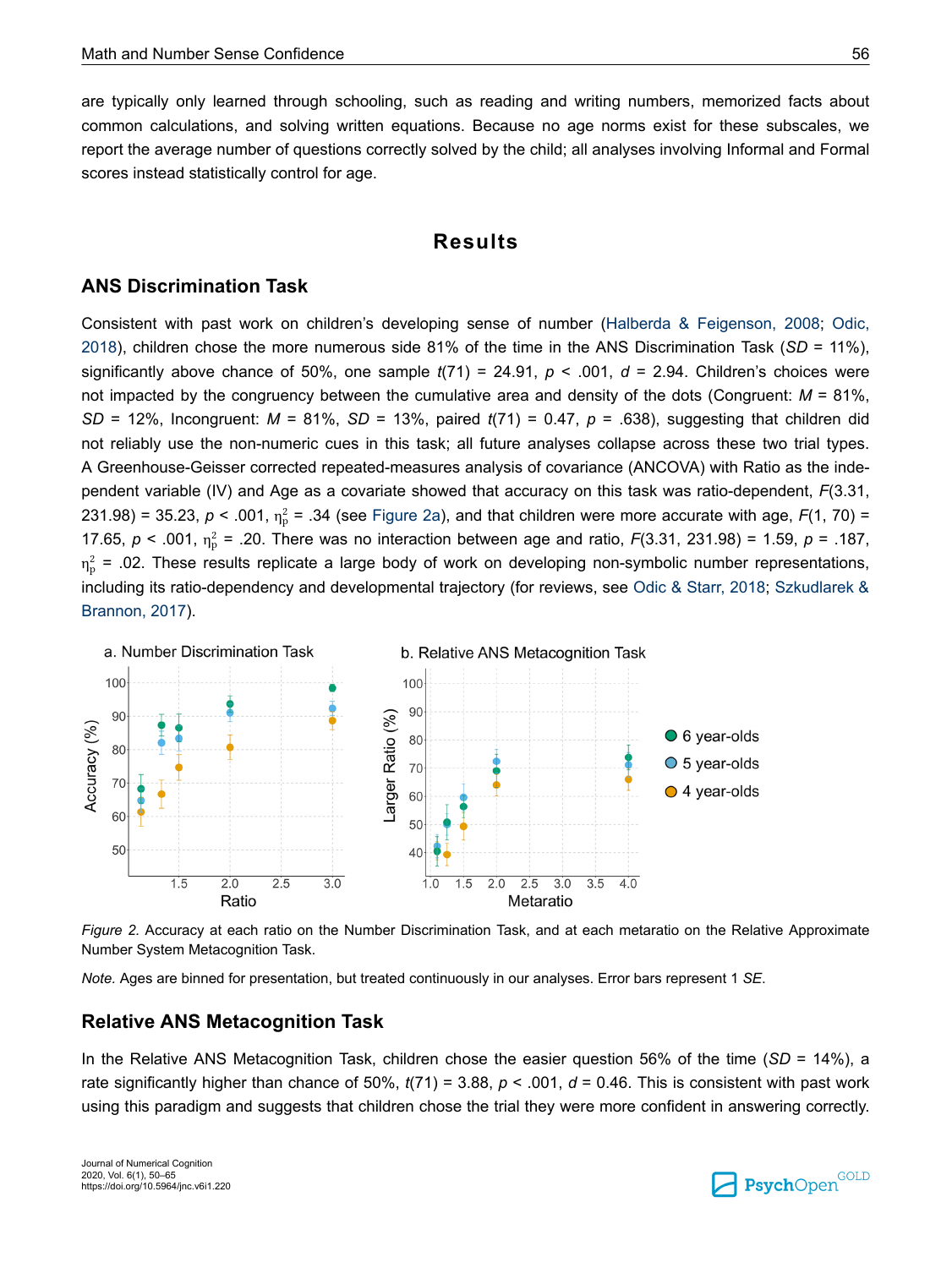Also consistent with past work, we find large individual differences in this task: while some children could only distinguish very large differences between the ratios (i.e., only between trials they were "very sure" vs. "not at all sure"), other children could reliably distinguish even small differences (i.e., trials they were "very sure" vs. "somewhat sure", [Baer et al., 2018](#page-12-0); [Baer & Odic, 2019\)](#page-12-0) [ii](#page-11-0). A Greenhouse-Geisser corrected repeated-measures ANCOVA with Metaratio (i.e., the ratio between ratios) as the IV and Age as a covariate showed that accuracy on this task was ratio-dependent,  $F(3.48, 243.70)$  = 33.21,  $p < .001$ ,  $\eta_p^2$  = .32, see [Figure 2b](#page-6-0), but that accuracy did not improve with Age,  $F(1, 70) = 2.86$ ,  $p = .095$ ,  $\eta_p^2 = .04$ ; there was also no significant Metaratio by Age interaction, F(3.48, 243.70) = 0.80,  $p = .511$ ,  $n_p^2 = .01$ . We also found no correlation between children's choice of trials on the ANS Metacognition Task and ANS accuracy when controlling for age, *r*(69) = .06, *p* = .598, consistent with previous reports that children's metacognition on ANS tasks taps into more domain-general metacognitive components ([Baer et al., 2018](#page-12-0)). These results broadly replicate previous work showing that as the difference in certainty between two trials grows, children are increasingly sensitive to this difference.

#### **TEMA-3**

Children's TEMA-3 age-normed scores averaged 107.75 (*SD* = 13.14), reflecting a slightly above-norm sample, one-sample *t*(71) = 5.01, *p* < .001, *d* = 0.59. Both the Informal (*M =* 23.38, *SD* = 9.27) and Formal scores (*M* = 5.86, *SD* = 5.67) strongly correlated with age, Informal: *r*(70) = .81, *p* < .001, Formal: *r*(70) = .66, *p* < .001; note that the TEMA-3 does not provide age-norms for these two scales, and hence we only report the raw scores for these two subscales.

#### **Regression Analyses**

Next, we examined whether ANS accuracy and Relative ANS Metacognition account for variability in TEMA-3 performance, first for the age-normed TEMA score, and then for the Informal and Formal subscales. We replicate the previously documented relationship between ANS precision and children's TEMA-3 scores (see [Table 1](#page-8-0)): a hierarchical linear regression entering Age and ANS accuracy in Step 1 significantly predicted children's standardized TEMA-3 scores, with ANS accuracy as the only significant predictor. However, we found that the addition of ANS Metacognitive accuracy in Step 2 did not add any further predictive power, and that the beta coefficient for this factor is not significantly different from zero [\(Table 1](#page-8-0)). In other words, when controlling for individual differences in Age and ANS, non-symbolic ANS Metacognition does not contribute additional explanatory power to the TEMA-3.

Previous work has shown that the relationship between the ANS and formal mathematics may be selective for only the Informal subscale of the TEMA-3 [\(Libertus et al., 2013](#page-13-0)). To confirm this, we conducted a mixed-level linear regression over the raw formal and informal TEMA scores with Age and ANS accuracy as fixed effects and subjects as random slopes; we dummy-coded the TEMA scores into a Type variable (i.e., "Formal" or "Informal"), and added it as an interaction term for ANS accuracy. Likelihood ratio tests were used for model significance testing: Step 1 was compared to an intercept-only model, Step 2 was compared to the model from Step 1. In Step 1 (ANS accuracy, Type, and Age), the fixed effects accounted for 83% of the variance, with no significant effect of Type or ANS, but a significant effect of Age and a significant ANS × Type interaction (see [Table 1\)](#page-8-0). Estimated marginal means showed that this significant interaction was carried by a significantly positive slope for ANS accuracy in the Informal condition (*M* = 0.28, *SE* = 0.06) compared to the Formal condition (*M* = −0.01, *SE* = 0.06); this contrast was significant, *t*(70) = 4.94, *p* < .001. Therefore, we replicate work showing that ANS accuracy significantly predicts Informal but not Formal TEMA subscale scores, even

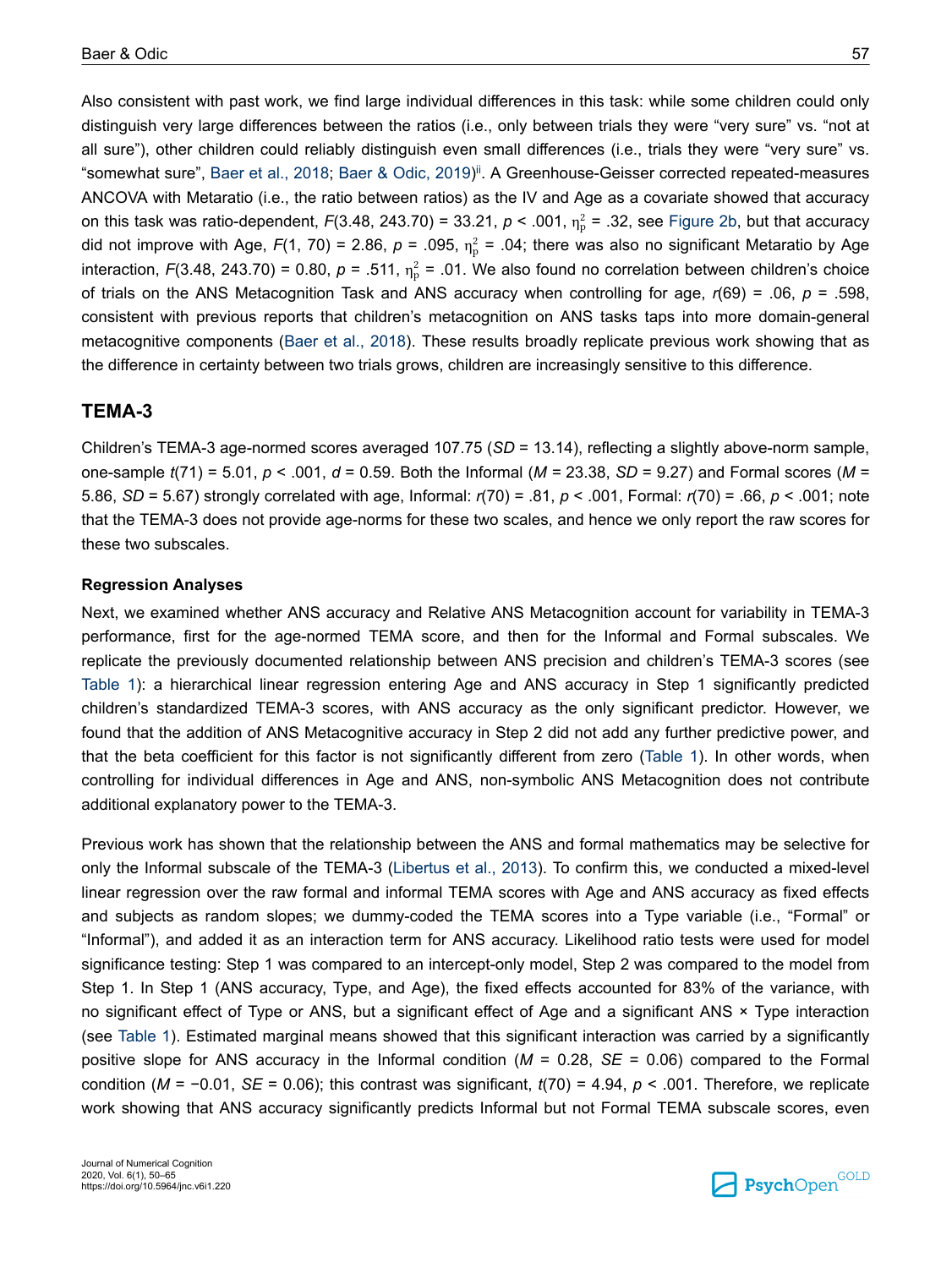<span id="page-8-0"></span>when controlling for age. Furthermore, adding Metacognitive accuracy in Step 2 did not add any additional explanatory power (see Table 1). Therefore, even when examining the two subscales separately, we find that Metacognitive accuracy does not contribute any explanatory power beyond the contributions of ANS accuracy and Age.

#### Table 1

*Hierarchical Regressions Predicting TEMA-3 Performance*

|                           | <b>Model Fit</b> |              |                           |                  | <b>Coefficients</b>             |          |         |      |
|---------------------------|------------------|--------------|---------------------------|------------------|---------------------------------|----------|---------|------|
| Model                     | $R^2$            | $\Delta R^2$ | $\boldsymbol{\mathsf{F}}$ | $\boldsymbol{p}$ | Predictor                       | ß        | t       | p    |
| DV: TEMA-3                |                  |              |                           |                  |                                 |          |         |      |
| Step 1                    | .16              | .16          | 6.41                      | .003             | Age                             | 0.001    | 0.01    | .991 |
|                           |                  |              |                           |                  | ANS                             | 0.40     | 3.16    | .002 |
| Step 2                    | .17              | .01          | 0.95                      | .333             | Age                             | $-0.02$  | $-0.14$ | .892 |
|                           |                  |              |                           |                  | ANS                             | 0.39     | 3.13    | .003 |
|                           |                  |              |                           |                  | Metacognition                   | 0.11     | 0.98    | .333 |
| Model                     | $R^2$            | $\Delta R^2$ | $\chi^2$                  | $\boldsymbol{p}$ | Predictor                       | ß        | t       | р    |
| DV: Formal/Informal Score |                  |              |                           |                  |                                 |          |         |      |
| Step 1                    | .82              | .82          | 844.65                    | .001             | Age                             | 0.43     | 9.04    | .001 |
|                           |                  |              |                           |                  | ANS                             | $-0.007$ | $-0.15$ | .884 |
|                           |                  |              |                           |                  | Type (Informal)                 | $-0.24$  | $-1.18$ | .240 |
|                           |                  |              |                           |                  | ANS × Type (Informal)           | 1.02     | 4.94    | .001 |
| Step 2                    | .82              | .001         | 2.51                      | .29              | Age                             | 0.42     | 8.71    | .001 |
|                           |                  |              |                           |                  | ANS                             | $-0.003$ | $-0.07$ | .943 |
|                           |                  |              |                           |                  | Type (Informal)                 | $-0.36$  | $-1.65$ | .104 |
|                           |                  |              |                           |                  | ANS × Type (Informal)           | 0.97     | 4.72    | .001 |
|                           |                  |              |                           |                  | Metacognition                   | $-0.02$  | $-0.32$ | .751 |
|                           |                  |              |                           |                  | Metacognition × Type (Informal) | 0.17     | 1.47    | .145 |

*Note*. DV = Dependent Variable; ANS = Approximate Number System; TEMA-3 = Test of Early Mathematical Ability. All beta values are standardized.

### **Mediation Analyses**

Although our initial analytic plan was to conduct a full mediation analysis between ANS accuracy, Metacognitive accuracy, and the TEMA-3, we did not do so as we found that Metacognitive accuracy was not predicted by the ANS, *r*(69) = .06, *p* = .598, nor did it predict TEMA-3 scores when considered alone, *r*(69) = .13, *p* = .271, or when additionally controlling for ANS accuracy,  $\beta$  = 0.11,  $p$  = .333. As a result, Metacognitive accuracy cannot be entered into a formal mediation analysis with these variables [\(Baron & Kenny, 1986\)](#page-12-0).

### **Additional Analyses of the Relative ANS Metacognition Task**

Given that the interpretation of our [null] result is contingent on the Metacognitive Task accurately measuring variability in ANS metacognitive sensitivity, we conducted additional analyses for this measure.

First, to check that children were paying attention during the Metacognitive Task and not responding randomly on every trial, we examined whether the ANS portion of the task (i.e., when children would answer their chosen question) followed similar patterns to the ANS Discrimination task. We found that children chose the side with more dots 83% of the time (*SD* = 10%), well above chance of 50%,  $t(71) = 28.74$ ,  $p < .001$ ,  $d =$ 3.92. In fact, a linear regression with the accuracy on the chosen ANS trials from the Metacognitive Task and

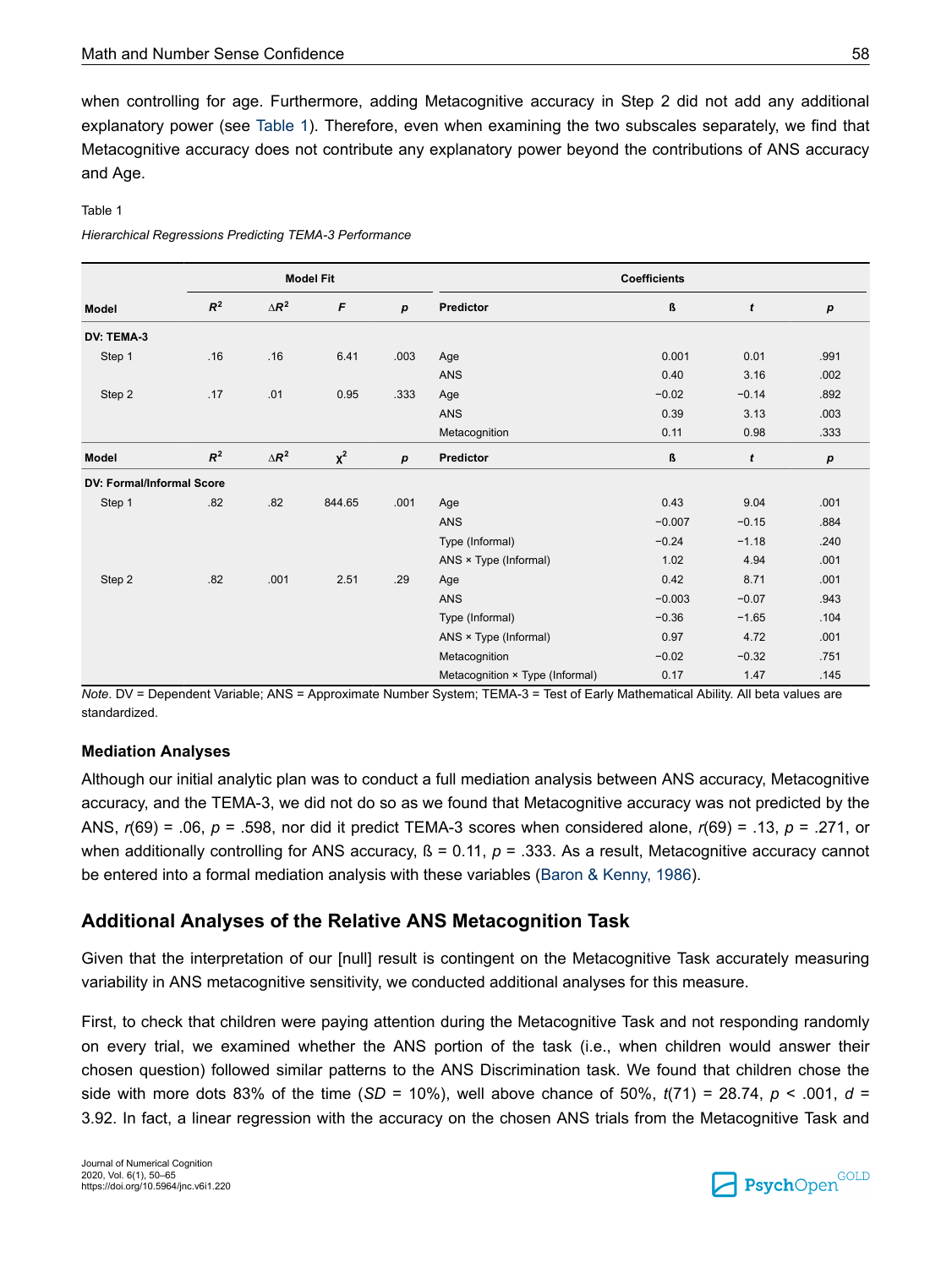Age predicted children's TEMA-3 scores,  $R^2$  = .10,  $F(2, 69)$  = 3.77,  $p$  = .03;  $B_{ANS}$  = 0.29,  $p$  = .027;  $B_{Age}$  = 0.06,  $p = 0.645$ , showing that the ANS component of the Metacognitive Task captured meaningful variability in children's performance.

Next, because children in this sample were only slightly more likely than chance to select the larger metaratio, we also re-ran our regression analyses with the subset of participants whose performance was significantly above chance (see [Inglis, Attridge, Batchelor, & Gilmore, 2011](#page-13-0) for a similar approach). We removed all children who chose the larger metaratio 50% or less of the time, leaving a sample of 42 children. Nevertheless, we once again did not find that adding Metacognitive accuracy into a regression with ANS and Age significantly changed *R*<sup>2</sup> , including for formal vs. informal scores (all ∆*R*<sup>2</sup> < .05, all *p*'s > .143). We also again failed to find that Metacognitive accuracy correlated with the ANS, *r*(39) = −.09, *p* = .565 or any of the TEMA-3 scores (all *r*'s < .19, all *p*'s > .240).

Finally, as can be seen in [Figure 2b](#page-6-0), children's performance on the Metacognitive Task varied with metaratio (just like their ANS performance varied by numerical ratio). Because the lowest metaratios may have been too difficult for children and might have been introducing noise into the measure, we also decided to examine children's performance on the Metacognitive task by only taking the largest three metaratios (1.5, 2.0, and 4.0) into consideration. When looking at these metaratios together, children chose the larger (more certain) ratio on 65% of trials (*SD* = 18%), above chance of 50%, one-sample *t*(71) = 6.98, *p* < .001, *d* = 1.72, showing that children's responses were based on their metacognitive states for these metaratios. But, once again, this had no impact on the relationship between Metacognitive Task performance and ANS accuracy, *r*(69) = .10, *p* = .402, or any TEMA-3 measure, all *r*'s > .14, all *p*'s > .250. Similarly, there was no independent effect of Metacognitive accuracy in the hierarchical regression already including age and ANS as predictors for TEMA-3 scores, Informal scores, or Formal scores, all ∆*R*<sup>2</sup> < .01, all *p*'s > .365.

Overall, then, even when looking at these subsamples of our data that maximize children's performance on the metacognitive task, we replicate the main findings that children chose trials to complete using a sense of certainty and answered those trials with their ANS; while the latter component was predictive of symbolic math ability, the former was not.

### **Discussion**

What factors explain the observed relationship between individual differences in children's intuitive number sense and symbolic mathematics? Here, we tested whether non-symbolic/ANS numerical metacognition—that is, the sensitivity of children's ability to decide when they can easily discriminate between ANS trials—might mediate the reported relationship between ANS precision and performance on a standardized test of symbolic mathematics (TEMA-3). While we replicated the previously documented relationship between ANS precision and the TEMA-3, we failed to find any reliable relationship between ANS metacognitive sensitivity and the TEMA-3. We therefore conclude that individual differences in ANS metacognitive sensitivity may not contribute to the relationship between ANS precision and the TEMA-3.

If, as noted in the Introduction, the ANS generates a metacognitive signal ([Baer & Odic, 2019;](#page-12-0) [Halberda & Odic,](#page-13-0) [2014](#page-13-0)), and if symbolic math performance is at least partly predicted by more general numerical metacognition [\(Bellon et al., 2019](#page-12-0); [Rinne & Mazzocco, 2014](#page-14-0); [Vo et al., 2014\)](#page-15-0), why did we fail to observe a relationship

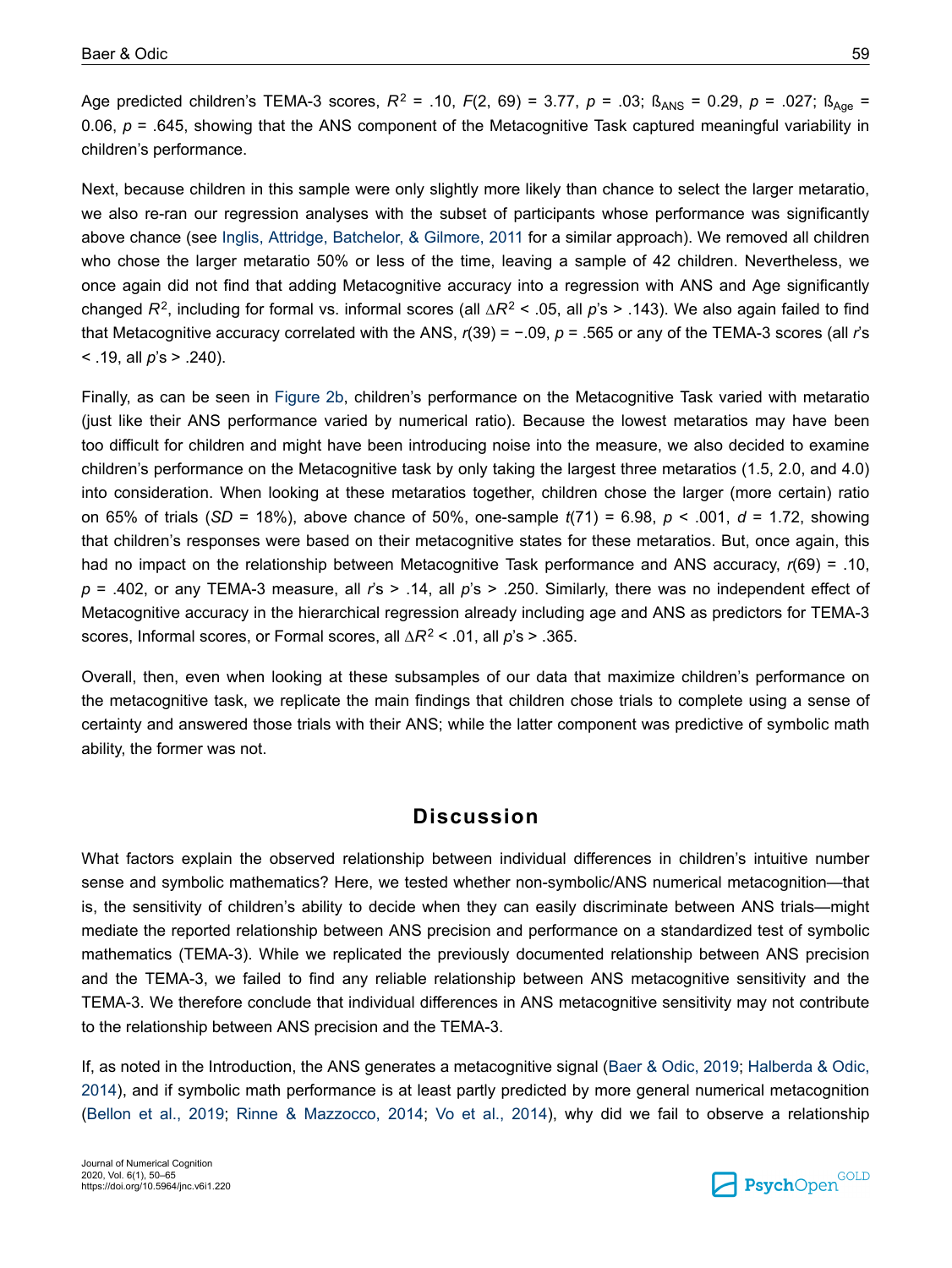between these variables? We see at least two possible explanations for this failure. One is that our relative metacognition task failed to measure children's metacognitive sensitivity, or at least failed to measure it with sufficient power to detect an existing relationship. This explanation, however, is inconsistent with the fact that children performed above chance at choosing the more certain trial, particularly on the largest metaratios where the difference in certainty was larger. If children were answering randomly, or succeeding on the task by computing a quantity other than confidence, we would not expect either of these to hold. Moreover, when we looked at only children who performed above chance, and when we removed the two lowest-performing metaratios, the relationship with TEMA-3 scores did not change.

An alternative explanation is that perceptual metacognition is not directly relevant for symbolic mathematics, even if symbolic number metacognition is. In previous work using this relative certainty measure, children's performance on a relative confidence ANS task strongly correlated with performance on a relative confidence surface area and emotion tasks, even though these three dimensions are perceptually independent of each other [\(Baer et al., 2018](#page-12-0)). In other words, and consistent with similar suggestions in the adult literature [\(De Gardelle](#page-12-0) [et al., 2016](#page-12-0); [De Gardelle & Mamassian, 2014\)](#page-12-0), perceptual confidence may be represented *domain-generally*, and may not be tied to specific representations that instantiate it. Individual differences in the relative ANS metacognition task may therefore broadly tap into general perceptual metacognition, rather than specific numerical metacognition. And, since previous work has demonstrated that number-specific metacognitive abilities are more predictive of symbolic math performance than domain-general metacognitive ones [\(Bellon et al., 2019](#page-12-0)), one potential explanation for our finding may be that the ANS Metacognition Task only taps into the more general differences in perceptual metacognition that are not as relevant for early math abilities. Furthermore, it is also possible that while symbolic number metacognition is relevant for mathematics, non-symbolic number metacognition may not be, whether tapped into by our task or not.

One challenge for this explanation is that a positive correlation between ANS metacognition and the TEMA-3 has been previously reported by [Vo et al. \(2014\).](#page-15-0) One key difference between their work and ours is the nature of the metacognitive task. In Vo and colleagues' work, children's metacognition was assessed through an "absolute" confidence task: children were asked to rate their confidence as either high or low by betting coins depending on whether they believed they answered the dot comparison trial correctly or incorrectly. Beyond potentially tapping into individual differences in impulse control, risk aversion, and other executive function differences, absolute confidence tasks cannot always separate metacognitive sensitivity from metacognitive bias: a general tendency children have to constantly indicate high or low confidence ([Baer & Odic, 2019](#page-12-0); [Butterfield et al., 1988](#page-12-0); [Lipowski et al., 2013;](#page-13-0) [Nelson, 1984](#page-14-0)). Therefore, one possible explanation that accounts for all the available evidence is that children's metacognitive sensitivity alone (what we experimentally isolate in our measure) is not related to their TEMA-3 performance, but their metacognitive *calibration* is related (as found in past work, [Bellon et al., 2019](#page-12-0); [Rinne & Mazzocco, 2014](#page-14-0); [Vo et al., 2014](#page-15-0); and see [Winman et al., 2014](#page-15-0) for further discussion of components of metacognition). Future work can test this possibility by simultaneously measuring children's metacognitive sensitivity and metacognitive calibration, ideally through a mixture of both relative and absolute certainty tasks.

Although we did not find a significant correlation between ANS metacognitive sensitivity and symbolic mathematics, we did successfully replicate the correlation between ANS precision and the TEMA-3 ([Halberda et](#page-13-0) [al., 2008](#page-13-0); [Starr et al., 2013](#page-14-0); for review, see [Szkudlarek & Brannon, 2017\)](#page-14-0), including the stronger relationship between the ANS and the *informal* questions on the TEMA-3 compared to formal ones [\(Libertus et al., 2013](#page-13-0)).

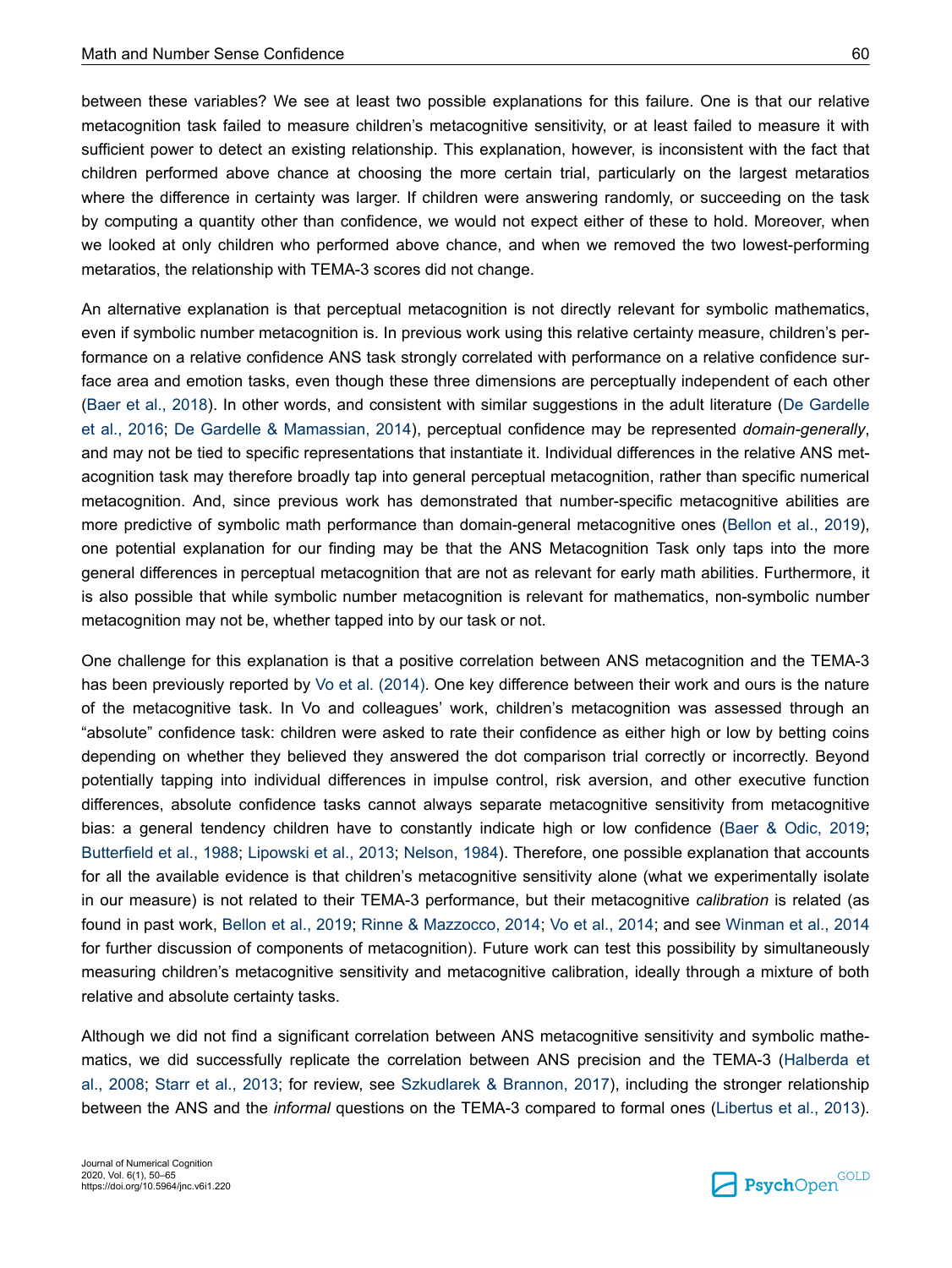<span id="page-11-0"></span>We found that this relationship held even when controlling for age and individual differences in ANS metacognitive sensitivity. While there has been a significant amount of debate about the validity of the correlation between the ANS and mathematical abilities (e.g., [Gilmore et al., 2013;](#page-12-0) [Szűcs, Nobes, Devine, Gabriel, & Gebuis,](#page-15-0) [2013](#page-15-0)), two recent meta-analyses have shown that there is a small, but reliable effect between the ANS and mathematical abilities ([Chen & Li, 2014;](#page-12-0) [Schneider et al., 2017\)](#page-14-0). Our data contributes to this literature, and generally aligns with the size of the effect that has been documented by these meta-analyses.

In conclusion, the primary aim of this work was to test whether ANS metacognitive sensitivity correlates with formal mathematics, and if so, whether it acts as a mediating variable between ANS precision and the TEMA-3. We failed to find any significant relationship between ANS metacognitive sensitivity and the TEMA-3, suggesting either that metacognitive calibration may play a larger role or that metacognitive differences in the ANS do not robustly contribute to number-specific metacognitive abilities that are thought to be critical for symbolic math performance.

### **Notes**

i) Thirteen children in the sample were not rewarded with coins because this change was added after testing began to try and boost children's motivation to complete the task. Results do not change in direction or magnitude with these children removed.

ii) Ten children in our sample consistently chose the smaller ratio, a similar rate to other reported results using this paradigm [\(Baer et al., 2018](#page-12-0); [Baer & Odic, 2019\)](#page-12-0). Results reported here do not differ in direction or magnitude if these children are removed from the sample.

### **Funding**

This work was supported by an Insight Grant from the Social Sciences and Humanities Research Council of Canada (SSHRC) to DO, and a SSHRC Joseph-Armand Bombardier Canada Graduate Scholarship to CB.

### **Competing Interests**

The authors have declared that no competing interests exist.

### **Acknowledgments**

Thanks to Sally Poon, Harris Wong, Chantane Yeung, Brionne McWilliams, and to the children and families who participated.

### **Supplementary Materials**

The raw data and custom-made Psychtoolbox-3 program scripts for the ANS Discrimination Task and the Relative ANS Metacognition Task are freely available online at (for access see Index of Supplementary Materials below).

#### **Index of Supplementary Materials**

Baer, C., & Odic, D. (2020). *Supplementary materials to "The relationship between children's approximate number certainty and symbolic mathematics"* [Research data and code]. OSF. <http://www.doi.org/10.17605/osf.io/82phe>

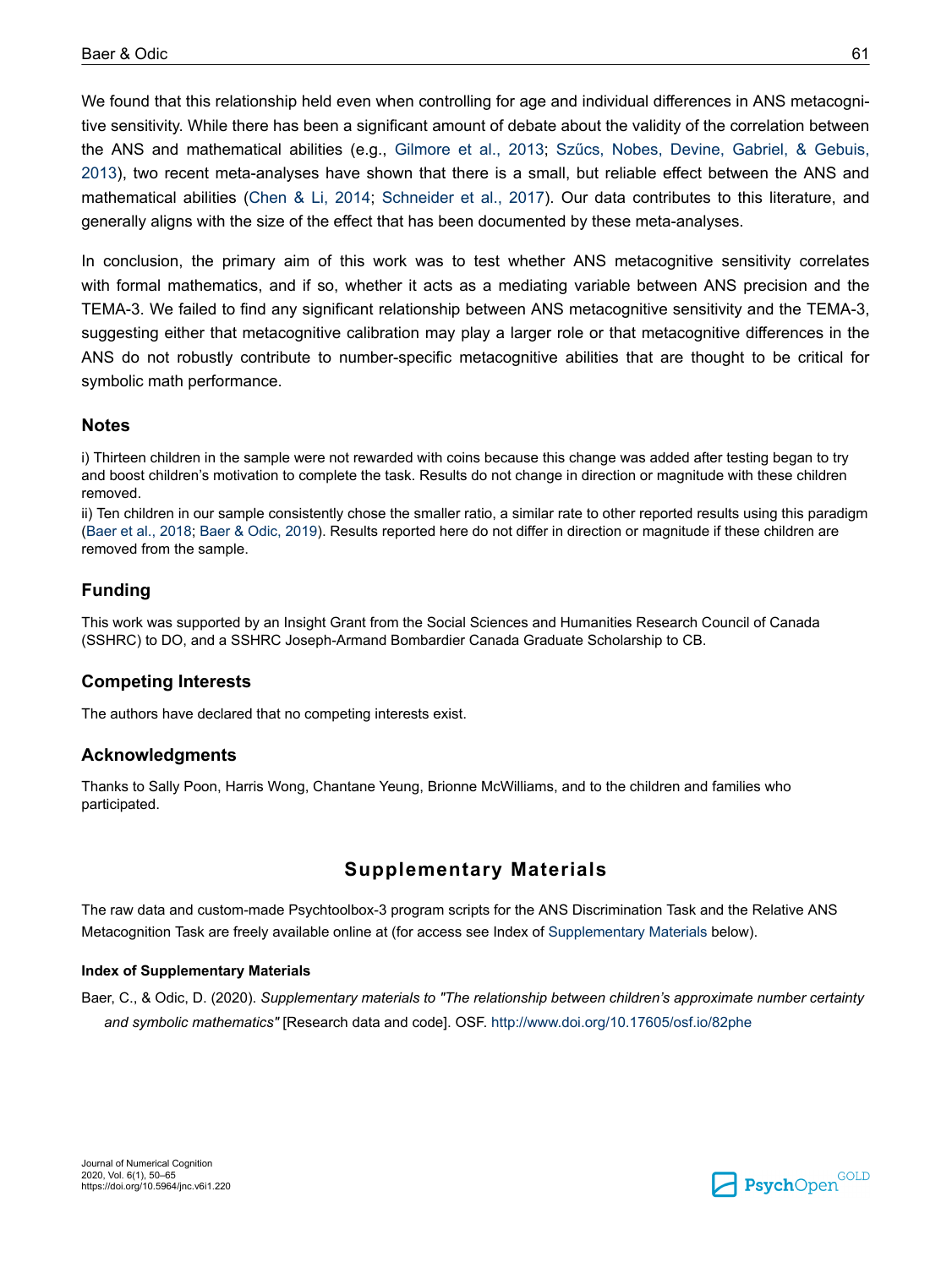### **References**

- <span id="page-12-0"></span>Baer, C., Gill, I. K., & Odic, D. (2018). A domain-general sense of confidence in children. *Open Mind: Discoveries in Cognitive Science, 2*, 86-96. [https://doi.org/10.1162/opmi\\_a\\_00020](https://doi.org/10.1162%2Fopmi_a_00020)
- Baer, C., & Odic, D. (2019). Certainty in numerical judgments develops independently of the Approximate Number System. *Cognitive Development, 52*, Article 100817. [https://doi.org/10.1016/j.cogdev.2019.100817](https://doi.org/10.1016%2Fj.cogdev.2019.100817)
- Baron, R. M., & Kenny, D. A. (1986). The moderator–mediator variable distinction in social psychological research: Conceptual, strategic, and statistical considerations. *Journal of Personality and Social Psychology, 51*, 1173-1182. [https://doi.org/10.1037/0022-3514.51.6.1173](https://doi.org/10.1037%2F0022-3514.51.6.1173)
- Barthelmé, S., & Mamassian, P. (2009). Evaluation of objective uncertainty in the visual system. *PLoS Computational Biology, 5*, Article e1000504. [https://doi.org/10.1371/journal.pcbi.1000504](https://doi.org/10.1371%2Fjournal.pcbi.1000504)
- Bellon, E., Fias, W., & De Smedt, B. (2019). More than number sense: The additional role of executive functions and metacognition in arithmetic. *Journal of Experimental Child Psychology, 182*, 38-60. [https://doi.org/10.1016/j.jecp.2019.01.012](https://doi.org/10.1016%2Fj.jecp.2019.01.012)
- Brainard, D. H. (1997). The psychophysics toolbox. *Spatial Vision, 10*, 433-436. [https://doi.org/10.1163/156856897X00357](https://doi.org/10.1163%2F156856897X00357)
- Butterfield, E. C., Nelson, T. O., & Peck, V. (1988). Developmental aspects of the feeling of knowing. *Developmental Psychology, 24*, 654-663. [https://doi.org/10.1037/0012-1649.24.5.654](https://doi.org/10.1037%2F0012-1649.24.5.654)
- Chen, Q., & Li, J. (2014). Association between individual differences in non-symbolic number acuity and math performance: A meta-analysis. *Acta Psychologica, 148*, 163-172. [https://doi.org/10.1016/j.actpsy.2014.01.016](https://doi.org/10.1016%2Fj.actpsy.2014.01.016)
- De Gardelle, V., Le Corre, F., & Mamassian, P. (2016). Confidence as a common currency between vision and audition. *PLoS One, 11*, Article e0147901. [https://doi.org/10.1371/journal.pone.0147901](https://doi.org/10.1371%2Fjournal.pone.0147901)
- De Gardelle, V., & Mamassian, P. (2014). Does confidence use a common currency across two visual tasks? *Psychological Science, 25*, 1286-1288. [https://doi.org/10.1177/0956797614528956](https://doi.org/10.1177%2F0956797614528956)
- Dehaene, S. (2009). Origins of mathematical intuitions. *Annals of the New York Academy of Sciences, 1156*, 232-259. [https://doi.org/10.1111/j.1749-6632.2009.04469.x](https://doi.org/10.1111%2Fj.1749-6632.2009.04469.x)
- Destan, N., & Roebers, C. M. (2015). What are the metacognitive costs of young children's overconfidence? *Metacognition and Learning, 10*, 347-374. [https://doi.org/10.1007/s11409-014-9133-z](https://doi.org/10.1007%2Fs11409-014-9133-z)
- Feigenson, L., Dehaene, S., & Spelke, E. (2004). Core systems of number. *Trends in Cognitive Sciences, 8*, 307-314. [https://doi.org/10.1016/j.tics.2004.05.002](https://doi.org/10.1016%2Fj.tics.2004.05.002)
- Feigenson, L., Libertus, M. E., & Halberda, J. (2013). Links between the intuitive sense of number and formal mathematics ability. *Child Development Perspectives, 7*, 74-79. [https://doi.org/10.1111/cdep.12019](https://doi.org/10.1111%2Fcdep.12019)
- Gilmore, C., Attridge, N., Clayton, S., Cragg, L., Johnson, S., Marlow, N., . . . Inglis, M. (2013). Individual differences in inhibitory control, not non-verbal number acuity, correlate with mathematics achievement. *PLoS One, 8*, Article e67374. [https://doi.org/10.1371/journal.pone.0067374](https://doi.org/10.1371%2Fjournal.pone.0067374)

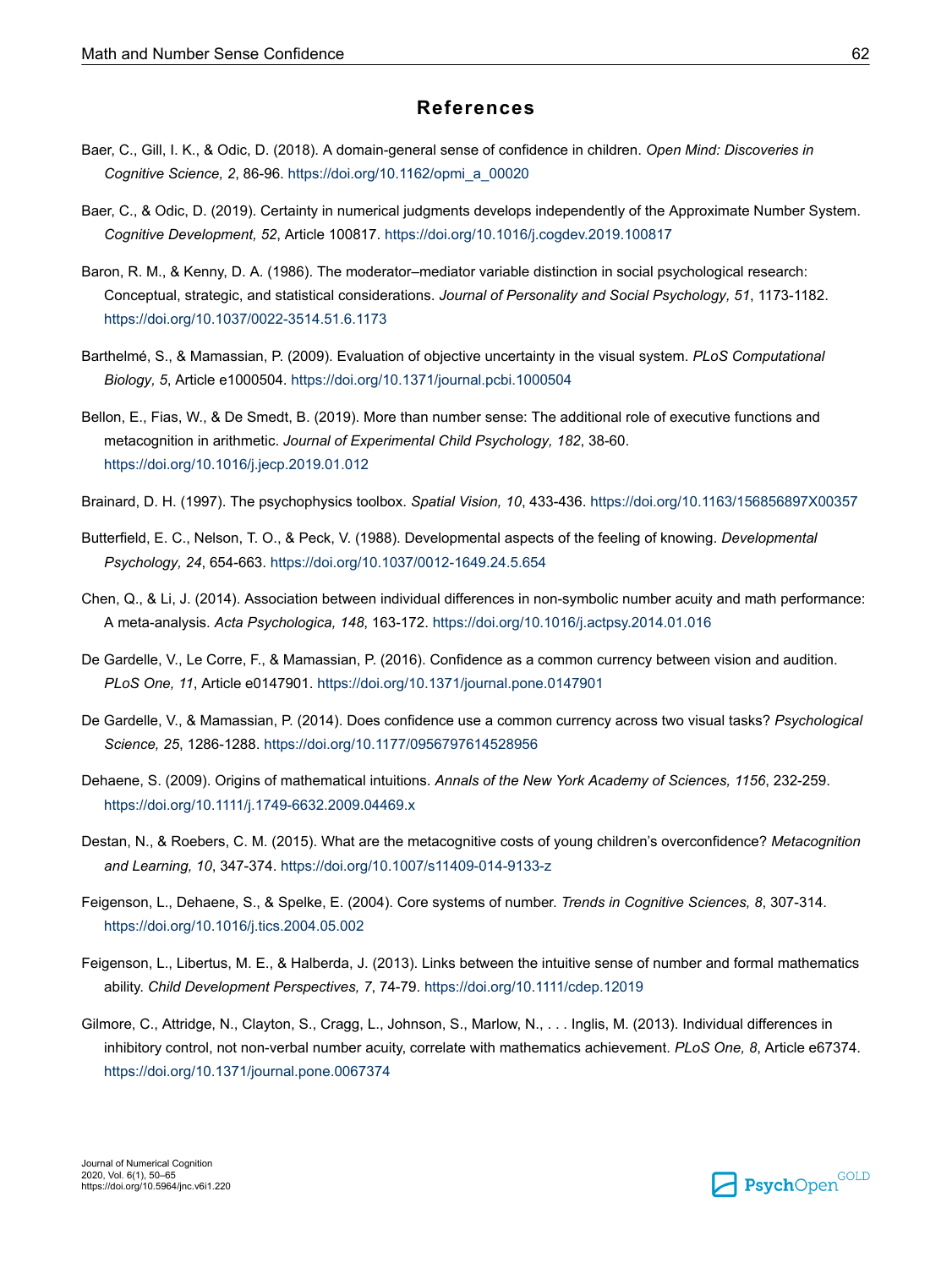- <span id="page-13-0"></span>Gilmore, C., McCarthy, S. E., & Spelke, E. S. (2007). Symbolic arithmetic knowledge without instruction. *Nature, 447*, 589-591. [https://doi.org/10.1038/nature05850](https://doi.org/10.1038%2Fnature05850)
- Ginsburg, H. P., & Baroody, A. J. (2003). *Test of early mathematics ability—Third edition.* Austin, TX, USA: PRO-ED.
- Halberda, J., & Feigenson, L. (2008). Developmental change in the acuity of the "Number Sense": The Approximate Number System in 3-, 4-, 5-, and 6-year-olds and adults. *Developmental Psychology, 44*, 1457-1465. [https://doi.org/10.1037/a0012682](https://doi.org/10.1037%2Fa0012682)
- Halberda, J., Mazzocco, M. M. M., & Feigenson, L. (2008). Individual differences in non-verbal number acuity correlate with maths achievement. *Nature, 455*, 665-668. [https://doi.org/10.1038/nature07246](https://doi.org/10.1038%2Fnature07246)
- Halberda, J., & Odic, D. (2014). The precision and internal confidence of our approximate number thoughts. *Evolutionary Origins and Early Development of Number Processing, 1*, 305-333. [https://doi.org/10.1016/B978-0-12-420133-0.00012-0](https://doi.org/10.1016%2FB978-0-12-420133-0.00012-0)
- Hyde, D. C., Khanum, S., & Spelke, E. S. (2014). Brief non-symbolic, approximate number practice enhances subsequent exact symbolic arithmetic in children. *Cognition, 131*, 92-107. [https://doi.org/10.1016/j.cognition.2013.12.007](https://doi.org/10.1016%2Fj.cognition.2013.12.007)
- Inglis, M., Attridge, N., Batchelor, S., & Gilmore, C. (2011). Non-verbal number acuity correlates with symbolic mathematics achievement: But only in children. *Psychonomic Bulletin & Review, 18*, 1222-1229. [https://doi.org/10.3758/s13423-011-0154-1](https://doi.org/10.3758%2Fs13423-011-0154-1)
- Libertus, M. E., Feigenson, L., & Halberda, J. (2011). Preschool acuity of the approximate number system correlates with school math ability. *Developmental Science, 14*, 1292-1300. [https://doi.org/10.1111/j.1467-7687.2011.01080.x](https://doi.org/10.1111%2Fj.1467-7687.2011.01080.x)
- Libertus, M. E., Feigenson, L., & Halberda, J. (2013). Numerical approximation abilities correlate with and predict informal but not formal mathematics abilities. *Journal of Experimental Child Psychology, 116*, 829-838. [https://doi.org/10.1016/j.jecp.2013.08.003](https://doi.org/10.1016%2Fj.jecp.2013.08.003)
- Libertus, M. E., Odic, D., & Halberda, J. (2012). Intuitive sense of number correlates with math scores on college-entrance examination. *Acta Psychologica, 141*, 373-379. [https://doi.org/10.1016/j.actpsy.2012.09.009](https://doi.org/10.1016%2Fj.actpsy.2012.09.009)
- Lindskog, M., & Winman, A. (2016). No evidence of learning in non-symbolic numerical tasks—A comment on Park and Brannon (2014). *Cognition, 150*, 243-247. [https://doi.org/10.1016/j.cognition.2016.01.005](https://doi.org/10.1016%2Fj.cognition.2016.01.005)
- Lipowski, S. L., Merriman, W. E., & Dunlosky, J. (2013). Preschoolers can make highly accurate judgments of learning. *Developmental Psychology, 49*, 1505-1516. [https://doi.org/10.1037/a0030614](https://doi.org/10.1037%2Fa0030614)
- Maniscalco, B., & Lau, H. (2012). A signal detection theoretic approach for estimating metacognitive sensitivity from confidence ratings. *Consciousness and Cognition, 21*, 422-430. [https://doi.org/10.1016/j.concog.2011.09.021](https://doi.org/10.1016%2Fj.concog.2011.09.021)
- Mazzocco, M. M., Feigenson, L., & Halberda, J. (2011). Impaired acuity of the approximate number system underlies mathematical learning disability (dyscalculia). *Child Development, 82*, 1224-1237.
- McCrink, K., & Spelke, E. S. (2016). Non-symbolic division in childhood. *Journal of Experimental Child Psychology, 142*, 66-82. [https://doi.org/10.1016/j.jecp.2015.09.015](https://doi.org/10.1016%2Fj.jecp.2015.09.015)
- Merkley, R., Matejko, A. A., & Ansari, D. (2017). Strong causal claims require strong evidence: A commentary on Wang and colleagues. *Journal of Experimental Child Psychology, 153*, 163-167. [https://doi.org/10.1016/j.jecp.2016.07.008](https://doi.org/10.1016%2Fj.jecp.2016.07.008)

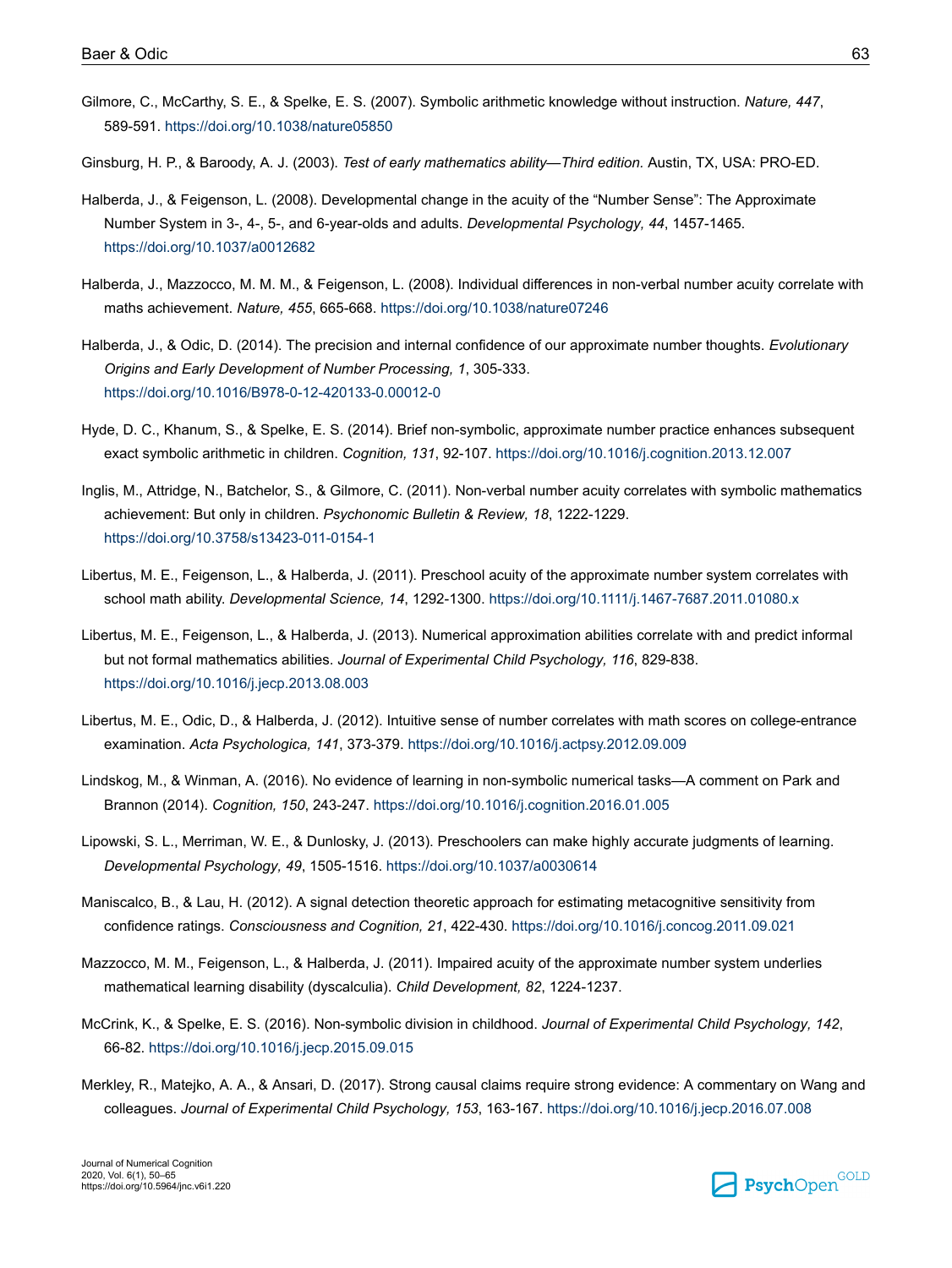- <span id="page-14-0"></span>Nelson, T. O. (1984). A comparison of current measures of the accuracy of feeling-of-knowing predictions. *Psychological Bulletin, 95*, 109-133. [https://doi.org/10.1037/0033-2909.95.1.109](https://doi.org/10.1037%2F0033-2909.95.1.109)
- Nelson, T. O., & Narens, L. (1980). A new technique for investigating the feeling of knowing. *Acta Psychologica, 46*, 69-80. [https://doi.org/10.1016/0001-6918\(80\)90060-8](https://doi.org/10.1016%2F0001-6918%2880%2990060-8)
- Odic, D. (2018). Children's intuitive sense of number develops independently of their perception of area, density, length, and time. *Developmental Science, 21*, Article e12533. [https://doi.org/10.1111/desc.12533](https://doi.org/10.1111%2Fdesc.12533)
- Odic, D., & Starr, A. (2018). An introduction to the approximate number system. *Child Development Perspectives, 12*, 223-229. [https://doi.org/10.1111/cdep.12288](https://doi.org/10.1111%2Fcdep.12288)
- Park, J., & Brannon, E. M. (2013). Training the approximate number system improves math proficiency. *Psychological Science, 24*, 2013-2019. [https://doi.org/10.1177/0956797613482944](https://doi.org/10.1177%2F0956797613482944)
- Park, J., & Brannon, E. M. (2014). Improving arithmetic performance with number sense training: An investigation of underlying mechanism. *Cognition, 133*, 188-200. [https://doi.org/10.1016/j.cognition.2014.06.011](https://doi.org/10.1016%2Fj.cognition.2014.06.011)
- Piazza, M., Facoetti, A., Trussardi, A. N., Berteletti, I., Conte, S., Lucangeli, D., . . . Zorzi, M. (2010). Developmental trajectory of number acuity reveals a severe impairment in developmental dyscalculia. *Cognition, 116*, 33-41. [https://doi.org/10.1016/j.cognition.2010.03.012](https://doi.org/10.1016%2Fj.cognition.2010.03.012)
- Rinne, L. F., & Mazzocco, M. M. M. (2014). Knowing right from wrong in mental arithmetic judgments: Calibration of confidence predicts the development of accuracy. *PLoS One, 9*(7), Article e98663. [https://doi.org/10.1371/journal.pone.0098663](https://doi.org/10.1371%2Fjournal.pone.0098663)
- Salles, A., Ais, J., Semelman, M., Sigman, M., & Calero, C. I. (2016). The metacognitive abilities of children and adults. *Cognitive Development, 40*, 101-110. [https://doi.org/10.1016/j.cogdev.2016.08.009](https://doi.org/10.1016%2Fj.cogdev.2016.08.009)
- Sasanguie, D., Defever, E., Maertens, B., & Reynvoet, B. (2014). The approximate number system is not predictive for symbolic number processing in kindergarteners. *Quarterly Journal of Experimental Psychology, 67*, 271-280. [https://doi.org/10.1080/17470218.2013.803581](https://doi.org/10.1080%2F17470218.2013.803581)
- Schneider, M., Beeres, K., Coban, L., Merz, S., Susan Schmidt, S., Stricker, J., & DeSmedt, B. (2017). Associations of nonsymbolic and symbolic numerical magnitude processing with mathematical competence: A meta-analysis. *Developmental Science, 20*, Article e12372. [https://doi.org/10.1111/desc.12372](https://doi.org/10.1111%2Fdesc.12372)
- Shusterman, A., Slusser, E., Halberda, J., & Odic, D. (2016). Acquisition of the cardinal principle coincides with improvement in approximate number system acuity in preschoolers. *PLoS One, 11*, Article e0153072. [https://doi.org/10.1371/journal.pone.0153072](https://doi.org/10.1371%2Fjournal.pone.0153072)
- Starr, A., Libertus, M. E., & Brannon, E. M. (2013). Number sense in infancy predicts mathematical abilities in childhood. *Proceedings of the National Academy of Sciences, 110*, 18116-18120.
- Szkudlarek, E., & Brannon, E. M. (2017). Does the approximate number system serve as a foundation for symbolic mathematics? *Language Learning and Development, 13*, 1-20. [https://doi.org/10.1080/15475441.2016.1263573](https://doi.org/10.1080%2F15475441.2016.1263573)
- Szkudlarek, E., & Brannon, E. (2018). Non-symbolic division ability mediates the relation between visual number discrimination acuity and symbolic math skill. *Journal of Vision, 18*, 273-273. [https://doi.org/10.1167/18.10.273](https://doi.org/10.1167%2F18.10.273)